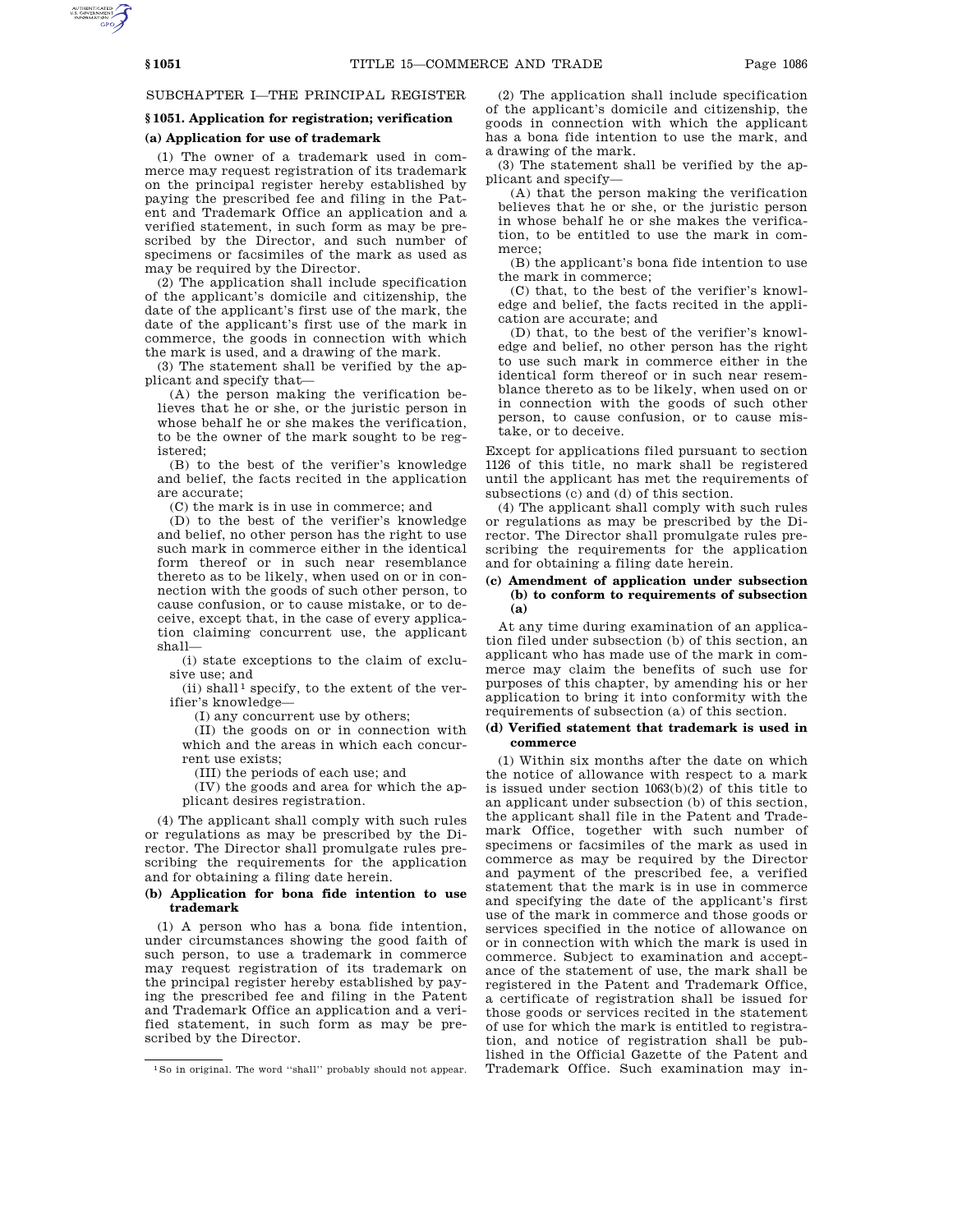clude an examination of the factors set forth in subsections (a) through (e) of section 1052 of this title. The notice of registration shall specify the goods or services for which the mark is registered.

(2) The Director shall extend, for one additional 6-month period, the time for filing the statement of use under paragraph (1), upon written request of the applicant before the expiration of the 6-month period provided in paragraph (1). In addition to an extension under the preceding sentence, the Director may, upon a showing of good cause by the applicant, further extend the time for filing the statement of use under paragraph (1) for periods aggregating not more than 24 months, pursuant to written request of the applicant made before the expiration of the last extension granted under this paragraph. Any request for an extension under this paragraph shall be accompanied by a verified statement that the applicant has a continued bona fide intention to use the mark in commerce and specifying those goods or services identified in the notice of allowance on or in connection with which the applicant has a continued bona fide intention to use the mark in commerce. Any request for an extension under this paragraph shall be accompanied by payment of the prescribed fee. The Director shall issue regulations setting forth guidelines for determining what constitutes good cause for purposes of this paragraph.

(3) The Director shall notify any applicant who files a statement of use of the acceptance or refusal thereof and, if the statement of use is refused, the reasons for the refusal. An applicant may amend the statement of use.

(4) The failure to timely file a verified statement of use under paragraph (1) or an extension request under paragraph (2) shall result in abandonment of the application, unless it can be shown to the satisfaction of the Director that the delay in responding was unintentional, in which case the time for filing may be extended, but for a period not to exceed the period specified in paragraphs (1) and (2) for filing a statement of use.

# **(e) Designation of resident for service of process and notices**

If the applicant is not domiciled in the United States the applicant may designate, by a document filed in the United States Patent and Trademark Office, the name and address of a person resident in the United States on whom may be served notices or process in proceedings affecting the mark. Such notices or process may be served upon the person so designated by leaving with that person or mailing to that person a copy thereof at the address specified in the last designation so filed. If the person so designated cannot be found at the address given in the last designation, or if the registrant does not designate by a document filed in the United States Patent and Trademark Office the name and address of a person resident in the United States on whom may be served notices or process in proceedings affecting the mark, such notices or process may be served on the Director.

(July 5, 1946, ch. 540, title I, §1, 60 Stat. 427; Pub. L. 87–772, §1, Oct. 9, 1962, 76 Stat. 769; Pub. L. 93–596, §1, Jan. 2, 1975, 88 Stat. 1949; Pub. L. 100–667, title I, §103, Nov. 16, 1988, 102 Stat. 3935; Pub. L. 105–330, title I, §103, title II, §201(a)(1), Oct. 30, 1998, 112 Stat. 3064, 3069; Pub. L. 106–113, div. B, §1000(a)(9) [title IV, §4732(b)(1)(B)], Nov. 29, 1999, 113 Stat. 1536, 1501A–583; Pub. L. 107–273, div. C, title III, §13207(b)(1), (2), Nov. 2, 2002, 116 Stat. 1906.)

#### PRIOR PROVISIONS

Subsecs. (a) to (c) are from acts Feb. 20, 1905, ch. 592, §§1, 2, 33 Stat. 724; May 4, 1906, ch. 2081, §1, 34 Stat. 168; Feb. 18, 1909, ch. 144, 35 Stat. 628; Apr. 11, 1930, ch. 132, §4, 46 Stat. 155; June 10, 1938, ch. 332, §1, 52 Stat. 638.

Subsec. (d) is from act Feb. 20, 1905, ch. 592, §3, 33 Stat. 725.

#### AMENDMENTS

2002—Subsec. (d)(1). Pub. L. 107–273, §13207(b)(1), in first sentence, substituted ''specifying the date of the applicant's first use of the mark in commerce and those goods or services specified in the notice of allowance on or in connection with which the mark is used in commerce.'' for ''specifying the date of the applicant's first use of the mark in commerce and,, those goods or services specified in the notice of allowance on or in connection with which the mark is used in commerce.

Subsec. (e). Pub. L. 107–273, §13207(b)(2), amended subsec. (e) generally. Prior to amendment, subsec. (e) required applicant not domiciled in United States to designate name and address of some person resident in the United States on whom may be served notices or process in proceedings affecting the mark and provided that notices or process be served by leaving with such person or mailing to him a copy, or upon Director if designated person cannot be found.

1999—Subsecs. (a), (b), (d), (e). Pub. L. 106–113 substituted ''Director'' for ''Commissioner'' wherever appearing.

1998—Subsec. (a). Pub. L. 105–330, §103(a), amended subsec. (a) generally. Prior to amendment, subsec. (a) related to application by owner of a trademark used in commerce to register the trademark by filing in the Patent and Trademark Office a written application in prescribed form and verified by applicant, by paying prescribed fee, and by complying with prescribed rules or regulations.

Subsec. (b). Pub. L. 105–330, §103(b), amended subsec. (b) generally. Prior to amendment, subsec. (b) related to application, by person with bona fide intention, under circumstances showing good faith, to use a trademark in commerce, to register trademark by filing in the Patent and Trademark Office a written application in prescribed form and verified by applicant, by paying prescribed fee, and by complying with prescribed rules or regulations.

Subsec. (d)(1). Pub. L. 105–330, §201(a)(1)(A), inserted 'and," after "specifying the date of the applicant's first use of the mark in commerce''.

Pub. L. 105-330, §201(a)(1)(B), which directed the striking out of ''and, the mode or manner in which the mark is used on or in connection with such goods or services'', was executed by striking out '', and the mode or manner in which the mark is used on or in connection with such goods or services'' after ''notice of allowance on or in connection with which the mark is used in commerce'', to reflect the probable intent of Congress.

Subsec. (d)(4). Pub. L. 105–330, §103(c), amended par. (4) generally. Prior to amendment, par. (4) read as follows: ''The failure to timely file a verified statement of use under this subsection shall result in abandonment of the application.''

1988—Subsec. (a). Pub. L. 100–667, §103(1) to (7), inserted "(a)" preceding introductory provisions and substituted ''may apply to register his or her'' for ''may register his'', redesignated former subsecs. (a) to (c) as pars. (1) to (3), respectively, redesignated former pars. (1) to (3) as subpars. (A) to (C), respectively, in par.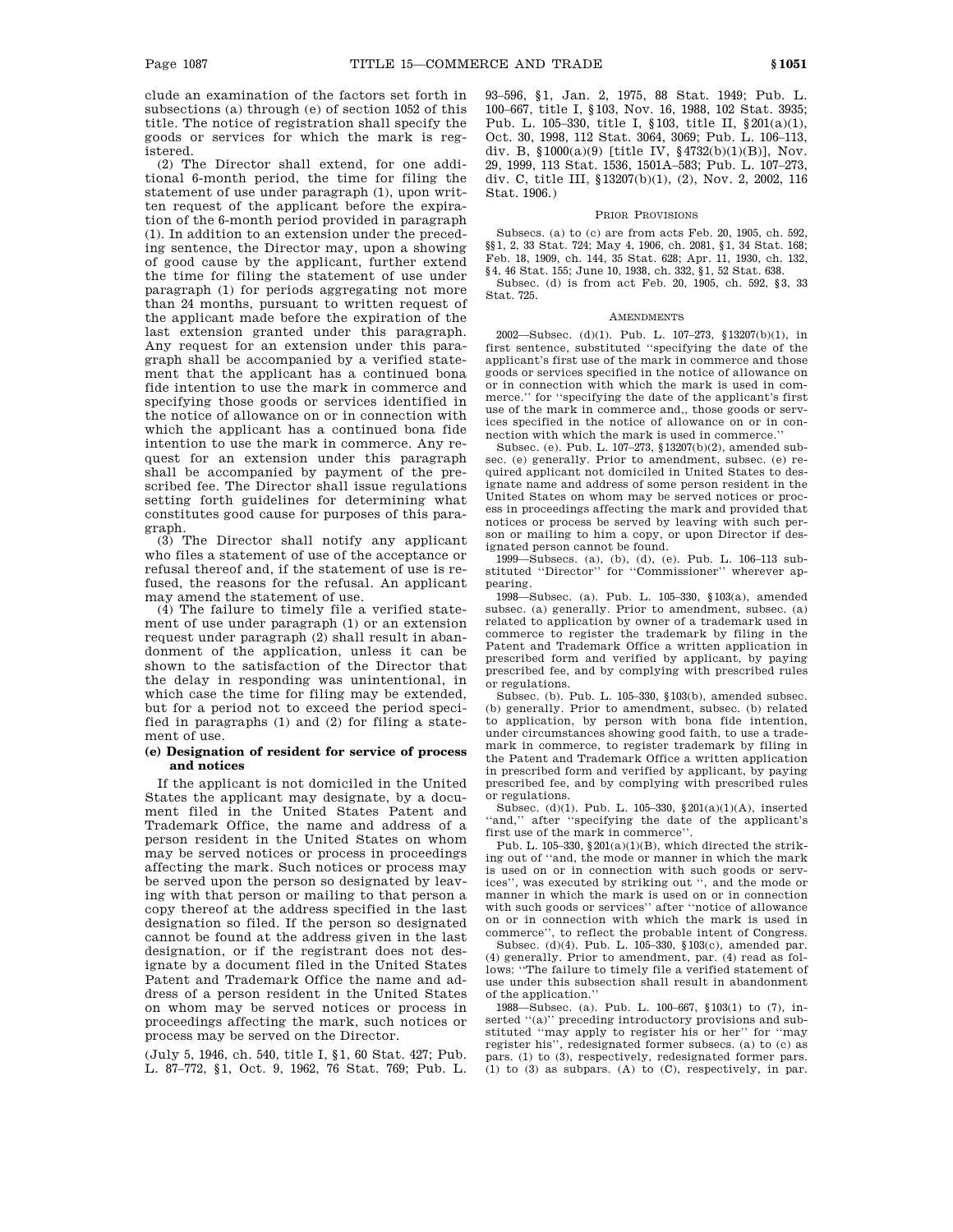(1)(A), substituted "used on or in connection with" for 'applied to" and "goods on or in connection" for ''goods in connection'', in par. (1)(C), struck out ''actually'' after ''the mark as'', and in par. (2), substituted ''prescribed'' for ''filing''.

Subsecs. (b), (c). Pub. L. 100–667, §103(3), (9), added subsecs. (b) and (c) and redesignated former subsecs. (b) and (c) as pars. (2) and (3), respectively, of subsec. (a).

Subsecs. (d), (e). Pub. L. 100–667, §103(8), (9), added subsec. (d) and redesignated former subsec. (d) as (e).

1975—Subsecs. (a), (b), (d). Pub. L. 93–596 substituted ''Patent and Trademark Office'' for ''Patent Office''.

1962—Subsec. (a)(1). Pub. L. 87–772 substituted ''as to be likely, when applied to the goods of such other person, to cause confusion, or to cause mistake, or to deceive'' for ''as might be calculated to deceive'', and struck out ''or services'' after ''use by others, the goods''.

### EFFECTIVE DATE OF 1999 AMENDMENT

Amendment by Pub. L. 106–113 effective 4 months after Nov. 29, 1999, see section 1000(a)(9) [title IV, §4731] of Pub. L. 106–113, set out as a note under section 1 of Title 35, Patents.

#### EFFECTIVE DATE OF 1998 AMENDMENT

Pub. L. 105–330, title I, §109(b), Oct. 30, 1998, 112 Stat. 3069, provided that: ''This title [see Short Title of 1998 Amendment note below] and the amendments made by this title shall apply to any application for registration of a trademark pending on, or filed on or after, the effective date of this Act [probably should be ''this title'', see section 110 of Pub. L. 105-330, set out as an Effective Date of 1998 Amendment note below].''

Pub. L. 105–330, title I, §110, Oct. 30, 1998, 112 Stat. 3069, provided that: ''This title [see Short Title of 1998 Amendment note below] and the amendments made by this title shall take effect—

''(1) on the date that is 1 year after the date of the enactment of this Act [Oct. 30, 1998], or

''(2) upon the entry into force of the Trademark Law Treaty with respect to the United States [Aug. 12, 2000],

whichever occurs first.''

Pub. L. 105–330, title II, §201(b), Oct. 30, 1998, 112 Stat. 3070, provided that: ''The amendments made by this section [amending this section and sections 1052, 1057, 1064, 1091, 1094, 1113 to 1115, 1121, and 1124 of this title] shall take effect on the date of enactment of this Act [Oct. 30, 1998], and shall apply only to any civil action filed or proceeding before the United States Patent and Trademark Office commenced on or after such date relating to the registration of a mark.''

#### EFFECTIVE DATE OF 1988 AMENDMENT

Section 136 of title I of Pub. L. 100–667 provided that: ''This title and the amendments made by this title [see Short Title of 1988 Amendment note below] shall become effective on the date which is one year after the date of enactment of this Act [Nov. 16, 1988].''

# EFFECTIVE DATE OF 1975 AMENDMENT

Amendment by Pub. L. 93–596 effective Jan. 2, 1975, see section 4 of Pub. L. 93–596, set out as a note under section 1111 of this title.

#### EFFECTIVE DATE

Section 46(a) of act July 5, 1946, provided that this chapter shall be in force and take effect one year from July 5, 1946.

### SHORT TITLE OF 2010 AMENDMENT

Pub. L. 111–146, §1, Mar. 17, 2010, 124 Stat. 66, provided that: ''This Act [amending sections 1057, 1058, 1065, 1071, and 1141k of this title] may be cited as the 'Trademark Technical and Conforming Amendment Act of 2010'.''

#### SHORT TITLE OF 2006 AMENDMENT

Pub. L. 109–312, §1(a), Oct. 6, 2006, 120 Stat. 1730, provided that: ''This Act [amending sections 1052, 1063, 1064, 1092, 1125, and 1127 of this title] may be cited as the 'Trademark Dilution Revision Act of 2006'.''

### SHORT TITLE OF 2004 AMENDMENT

Pub. L. 108–482, §1, Dec. 23, 2004, 118 Stat. 3912, provided that: ''This Act [amending section 1117 of this title, section 504 of Title 17, Copyrights, sections 2318 and 3559 of Title 18, Crimes and Criminal Procedure, and sections 85 and 112 of Title 28, Judiciary and Judicial Procedure, and enacting provisions set out as notes under this section, section 1117 of this title, sections 2311 and 2318 of Title 18, and listed in a table relating to sentencing guidelines set out as a note under section 994 of Title 28] may be cited as the 'Intellectual Property Protection and Courts Amendments Act of 2004'.

Pub. L. 108–482, title II, §201, Dec. 23, 2004, 118 Stat. 3916, provided that: ''This title [amending section 1117 of this title, section 504 of Title 17, Copyrights, and section 3559 of Title 18, Crimes and Criminal Procedure, and enacting provisions set out as notes under section 1117 of this title and listed in a table relating to sentencing guidelines set out as a note under section 994 of Title 28, Judiciary and Judicial Procedure] may be cited as the 'Fraudulent Online Identity Sanctions Act'.''

#### SHORT TITLE OF 2002 AMENDMENT

Pub. L. 107–273, div. C, title III, §13401, Nov. 2, 2002, 116 Stat. 1913, provided that: ''This subtitle [subtitle D (§§13401–13403) of title III of div. C of Pub. L. 107–273, enacting subchapter IV of this chapter and provisions set out as a note under section 1141 of this title] may be cited as the 'Madrid Protocol Implementation Act'.

#### SHORT TITLE OF 1999 AMENDMENTS

Pub. L. 106–113, div. B, §1000(a)(9) [title III, §3001(a)], Nov. 29, 1999, 113 Stat. 1536, 1501A–545, provided that: ''This title [enacting section 1129 of this title, amending sections 1114, 1116, 1117, 1125, and 1127 of this title, section 470a of Title 16, Conservation, and section 1338 of Title 28, Judiciary and Judicial Procedure, and enacting provisions set out as notes under this section and sections 1117 and 1125 of this title] may be cited as the 'Anticybersquatting Consumer Protection Act'.''

Pub. L. 106–43, §1, Aug. 5, 1999, 113 Stat. 218, provided that: ''This Act [amending sections 1052 to 1054, 1060, 1063, 1064, 1091, 1092, 1114, 1116 to 1118, 1122, and 1124 to 1127 of this title, enacting provisions set out as a note under section 1052 of this title, and amending provisions set out as a note under this section] may be cited as the 'Trademarks Amendments Act of 1999'.

### SHORT TITLE OF 1998 AMENDMENT

Pub. L. 105–330, title I, §101, Oct. 30, 1998, 112 Stat. 3064, provided that: ''This title [amending this section and sections 1058 to 1060, 1062, and 1126 of this title and enacting provisions set out as notes under this section and sections 1058 and 1059 of this title] may be cited as the 'Trademark Law Treaty Implementation Act'.''

### SHORT TITLE OF 1996 AMENDMENT

Pub. L. 104–98, §1, Jan. 16, 1996, 109 Stat. 985, provided that: ''This Act [amending sections 1125 and 1127 of this title and enacting provisions set out as a note under section 1125 of this title] may be cited as the 'Federal Trademark Dilution Act of 1995'.''

#### SHORT TITLE OF 1992 AMENDMENT

Pub. L. 102–542, §1, Oct. 27, 1992, 106 Stat. 3567, provided that: ''This Act [enacting section 1122 of this title, amending sections 1114, 1125, and 1127 of this title, and enacting provisions set out as a note under section 1114 of this title] may be cited as the 'Trademark Remedy Clarification Act'.

#### SHORT TITLE OF 1988 AMENDMENT

Section 101 of title I of Pub. L. 100–667 provided that: ''This title [amending this section and sections 1052 to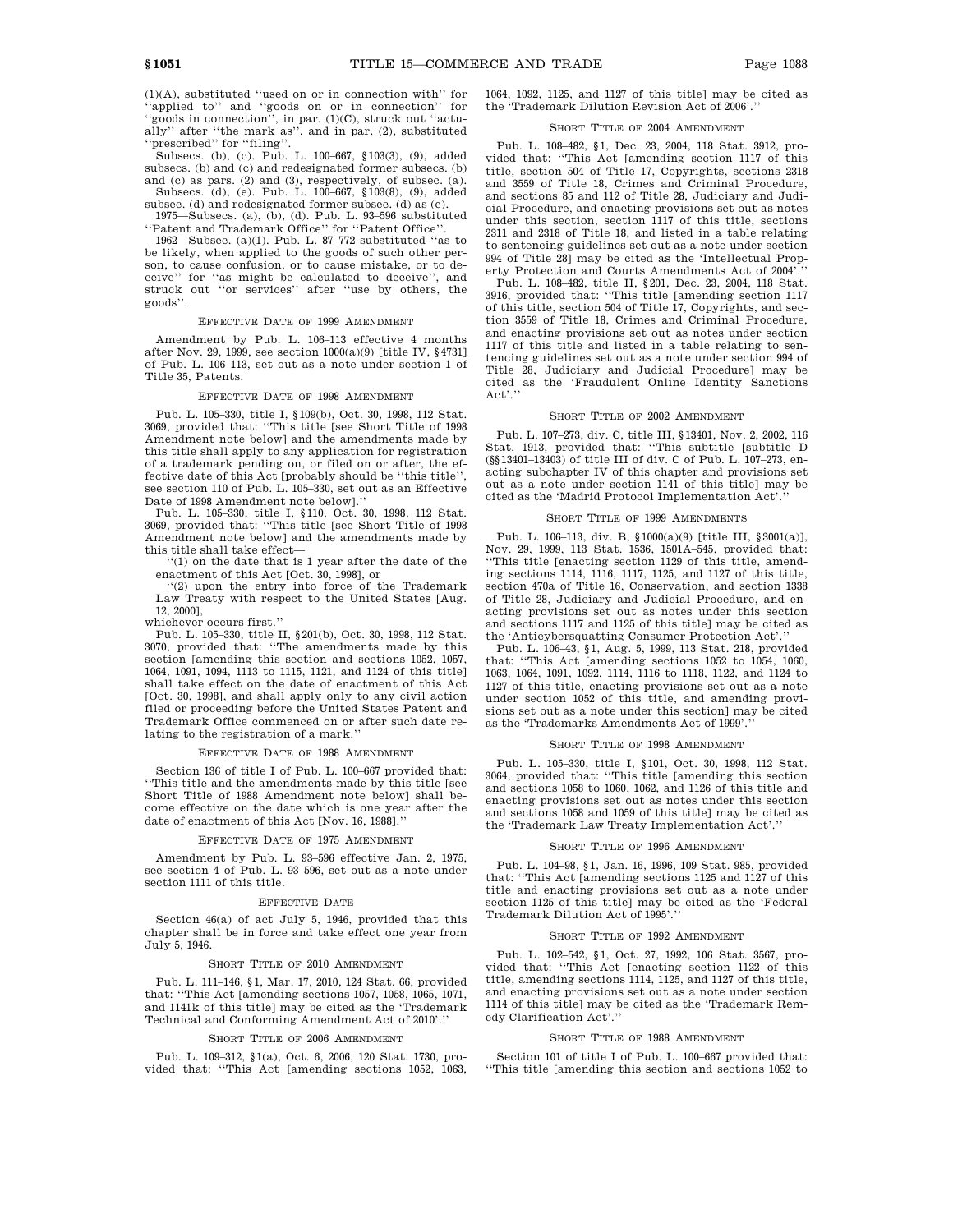1060, 1062 to 1066, 1068, 1069, 1071, 1091, 1092, 1094, 1095, 1111, 1112, 1114 to 1118, 1121, and 1125 to 1127 of this title, redesignating section 1121a of this title as section 1121(b) of this title, and enacting provisions set out as notes under sections 1051 and 1058 of this title] may be cited as the 'Trademark Law Revision Act of 1988'.''

# SHORT TITLE OF 1984 AMENDMENT

Pub. L. 98–620, title I, §101, Nov. 8, 1984, 98 Stat. 3335, provided that: ''This title [amending sections 1064 and 1127 of this title and enacting provisions set out as a note under section 1064 of this title] may be cited as the 'Trademark Clarification Act of 1984'.''

#### SHORT TITLE

Act July 5, 1946, ch. 540, 60 Stat. 427, which is classified to this chapter, is popularly known as the ''Lanham Act'' and also as the ''Trademark Act of 1946''.

#### REPEAL OF INCONSISTENT PROVISIONS; CERTAIN PROVISIONS NOT AFFECTED

Section 46(a) of act July 5, 1946, as amended by Pub. L. 106–43, §6(b), Aug. 5, 1999, 113 Stat. 220, provided in part that all acts and parts of acts inconsistent with this chapter are repealed effective one year from July 5, 1946, but that ''nothing contained in this Act [this chapter] shall be construed as limiting, restricting, modifying, or repealing any statute in force on the effective date of this Act [July 5, 1947] which does not relate to trademarks, or as restricting or increasing the authority of any Federal department or regulatory agency except as may be specifically provided in this Act [this chapter].''

Section 48 of act July 5, 1946, provided that: ''Section 4 of the Act of January 5, 1905 (U.S.C., title 36, sec. 4), as amended, entitled 'An Act to incorporate the National Red Cross' [see 18 U.S.C. 706], and section 7 of the Act of June 15, 1916 (U.S.C., title 36, sec. 27), entitled 'An Act to incorporate the Boy Scouts of America, and for other purposes' [see 36 U.S.C. 30905], and the Act of June 20, 1936 (U.S.C., title 22, sec. 248), entitled 'An Act to prohibit the commercial use of the coat of arms of the Swiss Confederation' [see 18 U.S.C. 708], are not repealed or affected by this Act.''

#### SAVINGS PROVISION

Pub. L. 106–113, div. B, §1000(a)(9) [title III, §3008], Nov. 29, 1999, 113 Stat. 1536, 1501A–551, provided that: ''Nothing in this title [see Short Title of 1999 Amendments note above] shall affect any defense available to a defendant under the Trademark Act of 1946 [15 U.S.C. 1051 et seq.] (including any defense under section  $43(c)(4)$  of such Act [15 U.S.C. 1125(c)(4)] or relating to fair use) or a person's right of free speech or expression under the first amendment of the United States Constitution.''

#### **SEPARABILITY**

Section 50 of act July 5, 1946, provided that: ''If any provision of this Act [this chapter] or the application of such provision to any person or circumstance is held invalid, the remainder of the Act shall not be affected thereby.''

#### TRANSFER OF FUNCTIONS

For transfer of functions of other officers, employees and agencies of Department of Commerce to Secretary of Commerce, with certain exceptions, see Reorg. Plan No. 5 of 1950, §§1, 2, eff. May 24, 1950, 15 F.R. 3174, 64 Stat. 1263, set out in the Appendix to Title 5, Government Organization and Employees.

### PENDING PROCEEDINGS AND EXISTING REGISTRATION AND RIGHTS UNDER PRIOR ACTS

Section 46(a) of act July 5, 1946, provided in part that this chapter, except as otherwise specifically provided therein, shall not affect any suit, proceeding or appeal

pending on the effective date of this chapter and that the repeal of all inconsistent acts ''shall not affect the validity of registrations granted or applied for under any of said Acts prior to the effective date of this Act [July 5, 1947], or rights or remedies thereunder except as provided in sections 8, 12, 14, 15, and 47 of this Act [sections 1058, 1062, 1064, and 1065 of this title and note under this section].''

Sections 46(b) and 47 of act July 5, 1946, provided:

''(b) Registrations now existing under the Act of March 3, 1881, or the Act of February 20, 1905 [sections 81 to 109 of this title], shall continue in full force and effect for the unexpired terms thereof and may be renewed under the provisions of section 9 of this Act [section 1059 of this title]. Such registrations and the renewals thereof shall be subject to and shall be entitled to the benefits of the provisions of this Act [this chapter] to the same extent and with the same force and effect as though registered on the principal register established by this Act [this chapter] except as limited in sections 8, 12, 14, and 15 of this Act [sections 1058, 1062, 1064, 1065, of this title]. Marks registered under the 'ten-year proviso' of section 5 of the Act of February 20, 1905, as amended [former section 85 of this title], shall be deemed to have become distinctive of the registrant's goods in commerce under paragraph (f) of section 2 of this Act [section 1052 of this title] and may be renewed under section 9 hereof [section 1059 of this title] as marks coming within said paragraph.

''Registrations now existing under the Act of March 19, 1920 [former sections 121 to 128 of this title], shall expire six months after the effective date of this Act [July 5, 1947], or twenty years from the dates of their registrations, whichever date is later. Such registrations shall be subject to and entitled to the benefits of the provisions of this Act [this chapter] relating to marks registered on the supplemental register established by this Act [this chapter], and may not be renewed unless renewal is required to support foreign registrations. In that event renewal may be effected on the supplemental register under the provisions of section 9 of this Act [section 1059 of this title].

''Marks registered under previous Acts may, if eligible, also be registered under this Act [this chapter].

''SEC. 47. (a) All applications for registration pending in the Patent Office at the effective date of this Act [July 5, 1947] may be amended, if practicable, to bring them under the provisions of this Act [this chapter]. The prosecution of such applications so amended and the grant of registrations thereon shall be proceeded with in accordance with the provisions of this Act [this chapter]. If such amendments are not made, the prosecution of said applications shall be proceeded with and registrations thereon granted in accordance with the Acts under which said applications were filed, and said Acts are hereby continued in force to this extent and for this purpose only, notwithstanding the foregoing general repeal thereof.

''(b) In any case in which an appeal is pending before the United States Court of Customs and Patent Appeals or any United States Circuit Court of Appeals or the United States Court of Appeals for the District of Columbia or the United States Supreme Court at the effective date of this Act [July 5, 1947], the court, if it be of the opinion that the provisions of this Act [this chapter] are applicable to the subject matter of the appeal, may apply such provision or may remand the case to the Commissioner [now Director] or to the district court for the taking of additional evidence or a new trial or for reconsideration of the decision on the record as made, as the appellate court may deem proper.''

Section 49 of said act July 5, 1946, provided: ''Nothing herein [in this chapter] shall adversely affect the rights or the enforcement of rights in marks acquired in good faith prior to the effective date of this Act [July 5, 1947].''